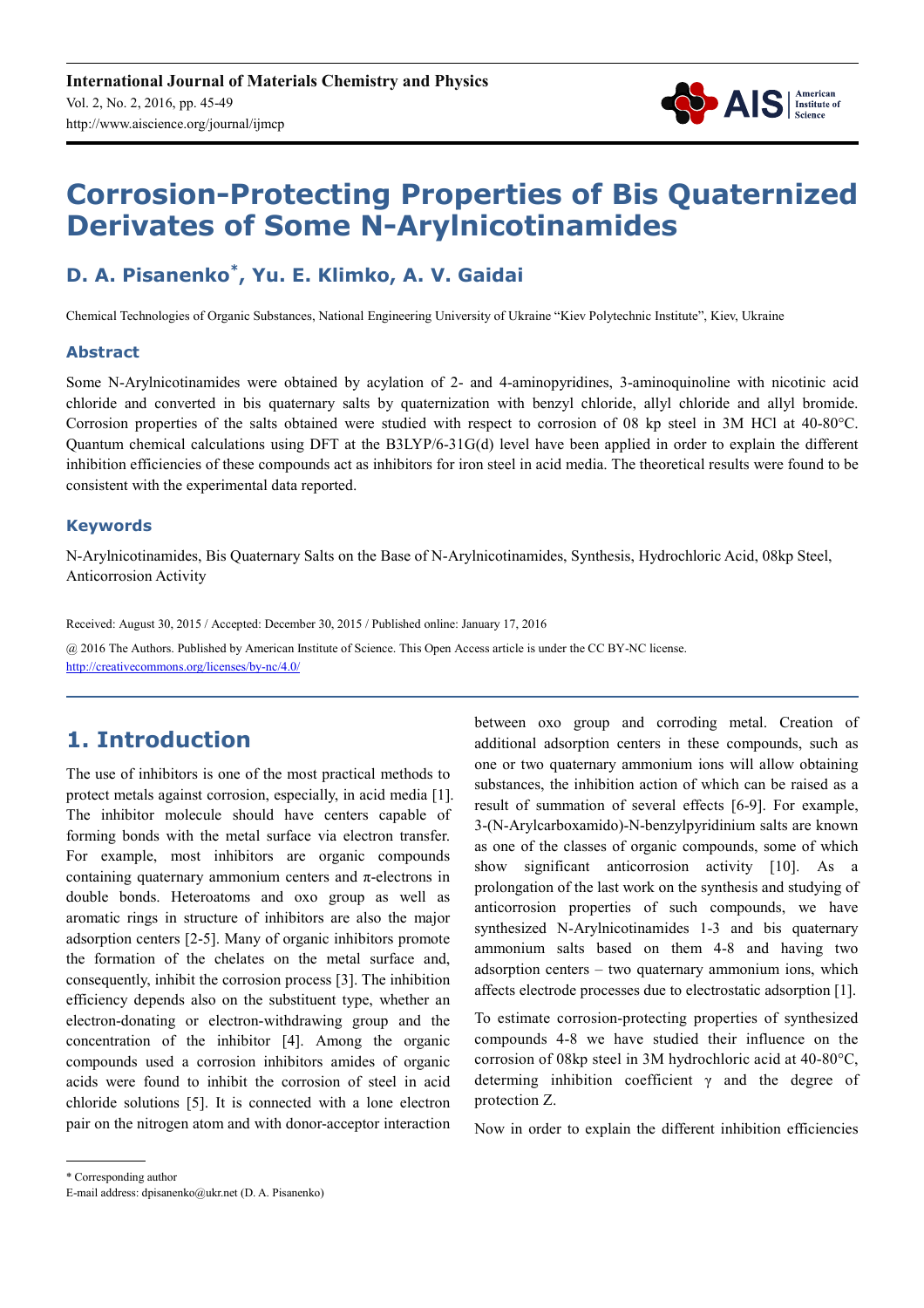of the organic compounds quantum chemical calculations have proved for studying [11-13]. The aim of this paper is to investigate the applicability of such calculations to explain the inhibition efficiency of the synthesized salts 4-8. The structure of these compounds have been optimized and the frontier molecular orbital energy ( $E_{HOMO}$ ,  $E_{LUMO}$ ), gap energy ∆E, electron affinity (A), ionization potential (I) and global hardness (η) were calculated at the B3LYP/6-31G(d) level using the Firefly (GAMESS) program package [14-17].

### **2. Experimental**

#### *General*

<sup>1</sup>H-NMR spectra were recorded on a JEOL spectrometer (90MHz) in DNSO- $d_6$  or CDCl<sub>3</sub> with TMS as internal reference, chemical shifts were measured in the δ scale. IR spectra of compounds were recorded as potassium bromide pellets on a Specord 75-IR instrument.

*General Procedure for Synthesis of N-Arylnicotinamides* 1-3.

Chemically-pure grade reagents were used for the experiments.

A mixture 0,011mol of 2- or 4-aminopyriridines, 3-aminoquinoline and 0,011 mol nicotinic acid chloride were stirred in CHCl $_3$  (50ml) by cooling, then the reaction mixture was refluxed for 8h, washed with 10% NaOH. The obtained precipitate was filtered and washed with cool ethanol. The crude products were crystallized from benzene to give compounds 1-3. Their yield based on the starting arenes, analytical data the amides are consistent with their empirical formulas. Physicochemical constants of the synthesized amides corresponded to the published data [18-19].

Amide 1: Yield 70,6%; mp 212°C; IR(cm<sup>-1</sup>): 730, 740(2-subst.Py, δCH), 790(3-subst.Py, δCH), 1430-1600(C-C, C-N,  $vPy$ ), 1680(C=O), 3200(NH). <sup>1</sup>H-NMR(CDCl<sub>3</sub>): 7.04  $(1H, dd, \frac{3}{J}=6.5Hz, \frac{3}{J}=4Hz)$ ,  $7.31(1H,d, \frac{3}{J}=6.5Hz)$ ,  $7.42(1H,$ dd,  $3J=6.5\text{Hz}$ ,  $3J=4.5\text{Hz}$ ),  $7.74(1H, \text{td}, 3J=6.5\text{Hz}, 4J=1.5\text{Hz})$ , 8-12-8.40(2H, m), 8.75 (1H, dd, <sup>3</sup>J=4.5Hz, <sup>4</sup>J=1.5Hz),  $9.14(1H, 4J=1.5Hz), 9.36(1H,s, NH).$ 

Amide 2: Yield 67,5%; mp 189°C. IR(cm<sup>-1</sup>): 730,740(2-subst. Py, δCH), 810(4-subst. Py, δCH), 1410-1550(C-C,C-N, νPy), 1685(C=O), 3220(NH); <sup>1</sup>H-NMR(CDCl<sub>3</sub>): 7.32(1H,d,  $3$ J=6.5Hz), 7.40(1H,dd,  $3$ J=6,5Hz,  $3$ J=4.5Hz), 8.25(1H, dd,  $3$ J=6.5Hz,  $4$ J=1.5Hz), 8.77(1H, dd,  $3$ J=4.5Hz,  $4$ J=1.5Hz), 8.93(2H, dd, <sup>3</sup>J=6.5Hz, <sup>4</sup>J=1.5Hz), 9.10(1H, d, <sup>4</sup>J=1.5Hz), 9.41(1H,s, NH).

Amide 3: Yield 62%; mp  $152^{\circ}$ C; IR(cm<sup>-1</sup>): 1640(C=O), 3050-3330. <sup>1</sup>H-NMR(CDCl3): 7,94-7,41(m, 7H), 8.34(1H,d, j=6.0Hz), 8.92(1H,s, CH), 9.13(1H,s, CH), 9.87(1H, s, NH).

*General Procedure for Synthesis of bis quaternary salts* 4-8.

A mixture of the corresponding amides 1-3 (0.012mol) and benzyl chloride (0.024mol) were refluxed in benzene (50ml) for 8h. The mixture was cooled to room temperature and the obtained precipitate was filtered and washed with benzene to give salts 4-5,8, their elemental analyses corresponded to their empirical formulas.Their yield based on the starting amides.

Salt 4: Yield  $65,4\%$ ; mp  $300^{\circ}$ C. IR(cm<sup>-1</sup>):  $1630$ (C=O),  $3250(NH)$ . <sup>1</sup>H-NMR(DMSO-d<sub>6</sub>): 5.91(2H,s, CH<sub>2</sub>) 7.03(3H,m, Ph), 7.38(3H, m, Ph,Py), 7.74(2H,m, Py), 8.22(5H, m, Ph), 8,76(2H, m,Py), 9.18(3H, m, Py), 9.44(3H, s,NH, CH2).

Salt 5: Yield 67,5%, mp > 300 °C. IR(cm<sup>-1</sup>): 1650(C=O),  $3210(NH)$ . <sup>1</sup>H-NMR(DMSO-d<sub>6</sub>):4.75(2H,s. CH<sub>2</sub>), 5.31(2H, s, CH2), 6.95(3H, m, Ph), 7.02(3H, m, Ph), 7.30(2H, m, Ph), 7.75(2H, m, Ph), 8.31(4H, m, Py), 9.09(4H, m, Py), 9.41(1H, NH).

Salt 8: Yield 87%; mp > 300 °C.  $IR(cm^{-1})$ : 1710(C=O), 3370(NH). <sup>1</sup>H-NMR(DMSO-d<sub>6</sub>): 6.05(2H,s, CH<sub>2</sub>), 7.42  $-8.10$ (m, 20H), 9.44(2H, s, CH<sub>2</sub>), 10.19(1H, s, NH).

For the synthesis of 6 salt dissolved 0.025 mol of amide 2 in 30 ml of allyl chloride was refluxed for 5 hours, and then allyl chloride was distilled off and the residue was crystallized from methanol. Quaternization by allyl bromide was performed by refluxing 0.025 mole of the same amide with 0.05 mol of allyl bromide in benzene for 9 hours. The precipitated salt was filtered off and crystallized from methanol. The elemental analyses of salts 6-7 corresponded also to their empirical formulas.Their yield based on the starting amide.

Salt 6: Yield  $60,8\%$ ; mp 248°C. IR(cm<sup>-1</sup>): 1680(C=O),  $3340(NH)$ . <sup>1</sup>H-NMR(DMSO-d<sub>6</sub>): 4.85(4H,s, 2CH<sub>2</sub>), 5.20(2H,m, CH2), 5.53(2H,m, CH2), 6.30(2H,m, CH) 8.48(2H,d, J=6Hz, CH, Py), 8,61(2H,d, J=6Hz, CH, Py), 9.25(2H,d,J=6Hz, CH, Py), 8.34-9.05(2H,m, CH, Py), 9.75(1H,s, NH).

Salt 7: Yield 71,3%; mp 256 °C. IR(cm<sup>-1</sup>): 1690(C=O),  $3360(NH)$ . <sup>1</sup>H-NMR(DMSO-d<sub>6</sub>): 4.77(4H,s, 2CH<sub>2</sub>), 5.12(2H,m, CH2), 5.48(2H,m, CH2), 6.25(2H,m, CH) 8.48(2H,d, J=6Hz, CH, Py), 8,52(2H,d, J=6Hz, CH, Py), 9.17(2H,d,J=6Hz, CH, Py), 8.34-9.05(2H,m, CH, Py), 9.75(1H,s, NH).

#### *Anticorrosion activity*

Corrosion tests in 3M hydrochloric acid were carried out by gravimetric method, using 08kp steel samples with working surface area of  $7.2 \times 10^{-4}$  m<sup>2</sup>. Samples of  $3gl^{-1}$  of the synthesized salts were used for the inhibition tests. Test periods were 2h at 40°C, 1h at 60°C and 0.25h at 80°C. The results of the tests are presented in Table 1.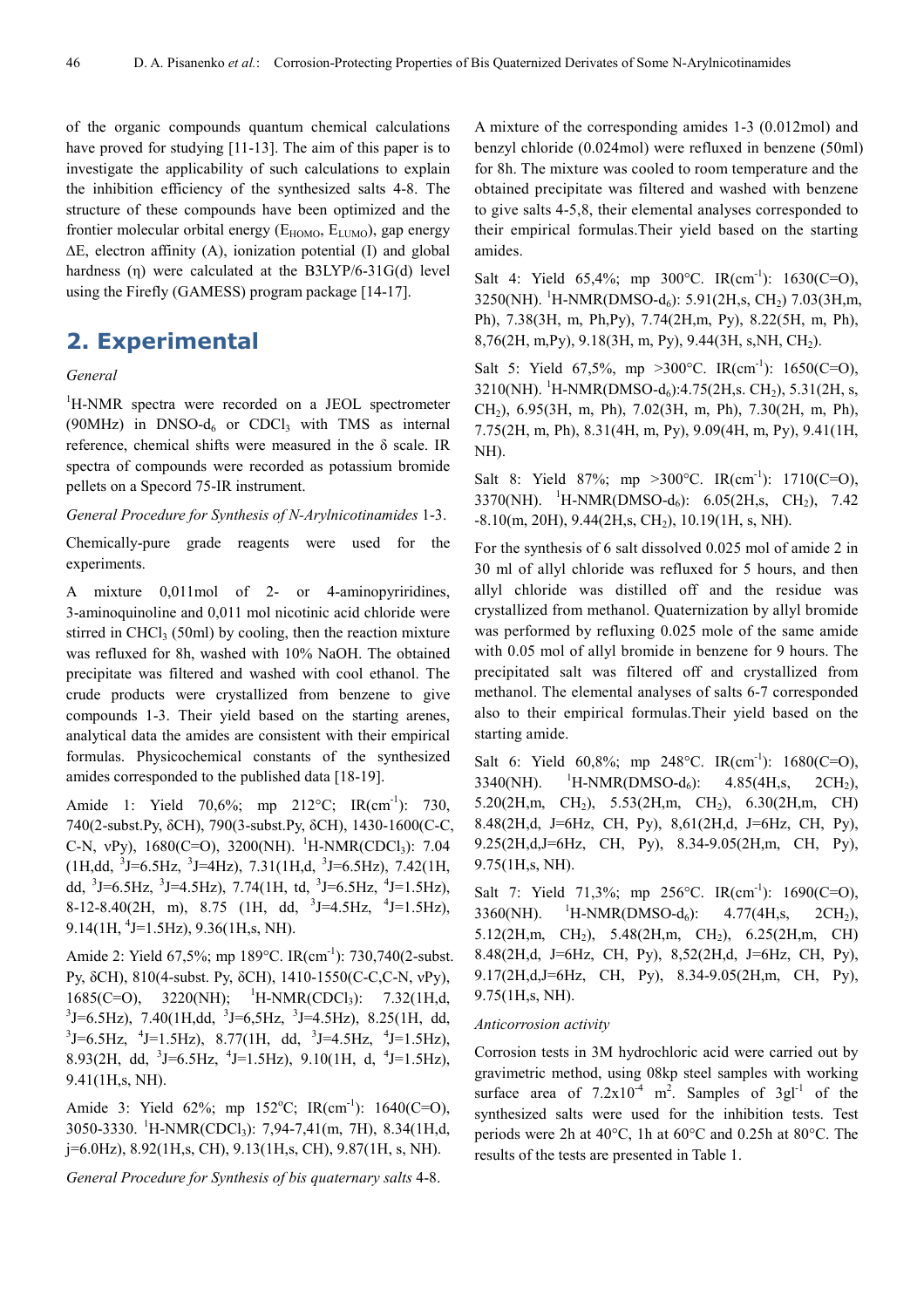**Table 1.** Effects of the salts 4-8 on corrosion of 08kp steel in 3M HCl.

| Salt No. | $40^{\circ}$ C |         | $60^{\circ}$ C |         | $80^{\circ}$ C |        |
|----------|----------------|---------|----------------|---------|----------------|--------|
|          | $\mathbf{v}$   | $Z, \%$ | $\sim$         | $Z, \%$ | $\sim$         | $Z,\%$ |
| 4        | 44.0           | 97,7    | 56,3           | 98,2    | 65,2           | 98,4   |
|          | 133.5          | 99.3    | 197.5          | 99.5    | 228,9          | 99,6   |
| 6        | 10,7           | 90,7    | 18.2           | 94,5    | 27,3           | 96,3   |
|          | 8.7            | 88.5    | 16.3           | 93.3    | 26,3           | 96,2   |
| 8        | 113.9          | 99,1    | 206,7          | 99.5    | 326.2          | 99.7   |

## **3. Results and Discussion**

Salts 4-8 were prepared in two steps according to the reported procedure [6].

In the first step 2- and 4-aminopyridines, 3-aminoquinoline

were refluxed with nicotinic acid chloride in CHCl<sub>3</sub> to obtain the corresponding amides 1-3 (Fig. 1):



Ar= 2-Pyl(1), 4-Pyl(2), 3-Quinyl(3)

**Figure 1.** Synthesis of N-Arylnicotinamides.

In the last step the final compounds 4-8 were obtained by quaternization of amides 1-3 with benzyl chloride in benzene, with allylchloride and allylbromide under reflux:



Figure 2. Bis quaternary salts on the base of N-Arylnicotinamides.

The structures of the compounds 4-8 were determined by the elemental analyses and by spectral analyses. The IR spectra showed intense absorption band within  $3210-3370$  cm<sup>-1</sup> range and  $1630-1710$  cm<sup>-1</sup> range that were attributed to NH and C=O function vibrations respectively. Singlets of NH-group proton at 9.41-10.19 ppm and of the benzyl radicale methylene protons at 4.75-6.05ppm and at 9.44 ppm (4-5, 8) are presented in  $\mathrm{H}\text{-}\mathrm{N}\mathrm{M}\mathrm{R}$  spectra of these compounds. Probably off-set signals methylene protons for salts 4 and 8 in the region of weak fields are due to the influence of the amide group and of the ammonium nitrogen atom. Fully all the absorption bands in the infrared spectra of salts 4-8 and the signals of all the protons of these salts in the PMR spectra are shown earlier in the experimental part of the work.

Taking into account data on the dependence of the protecting properties of quaternary ammonium salts on their structures we examined this dependence for salts 4-8 in 3M HCl. As seen from the Table 1, salts 6-7, containing in its structure allyl radicals exhibit weaker protective properties than the salt 5 with benzyl radicals derived from the same N-Arylnicotinamide and having the same adsorption centers of electrostatic interaction with the metal surface. This can be explained by greater donor- acceptor interaction of the electron density of the benzene ring with corrosion metal surface than the double bond of the allyl radical and an increasing in the surface of the lock due to the size of the radical [5]. In the transition from the salt 4 to the salt 5 corrosion-protecting properties are significantly increased,

which is probably associated with a planar structure of the salt 5, while conformational arrangement of adsorption centers of the salt 4 does not allow them to equally react with the metal surface. It was be expected that the size and less free rotation around the C-N-bond part of 3-aminoquinoline may contribute, as noted for N-(1-naphthyl)nicotinamide [10], the formation of a tight complex chemisorbed on the metal surface. However, this does not happen and there is a slight decreasing of corrosion rate inhibition only at 80°C (Table 1).

The dependence of the effect of salts 4-5, 8 on acid corrosion can be investigated using quantum chemical calculations of structural and electronic parameters of these salts. The calculations of these parameters were performed by using packet Firefly [14], based in part on the source code of GAMESS (US) [15] at the B3LYP/6-31G(d) level [16-17 ].

It follows from the calculations that the negative charges on the nitrogen atoms are almost the same, and make for the N-atom of the pyridine ring -0.926, for the N-atom of the amide group -1.069, for the N-atom of the quinoline cycle -0.977. Therefore amido group is adsorption center and promotes adsorption on the metal surface, showing intramolecular synergy [20]. When comparing the calculated optimized geometries of salts it has been found that the salt 5 has a flat configuration between the two ammonium N-atoms, whereas these salts atoms in 4 and 8 are located in two mutually perpendicular planes, and only the size of salt 8 may facilitate locking surface of the corroding metal.

In order to establish a correlation between the inhibitory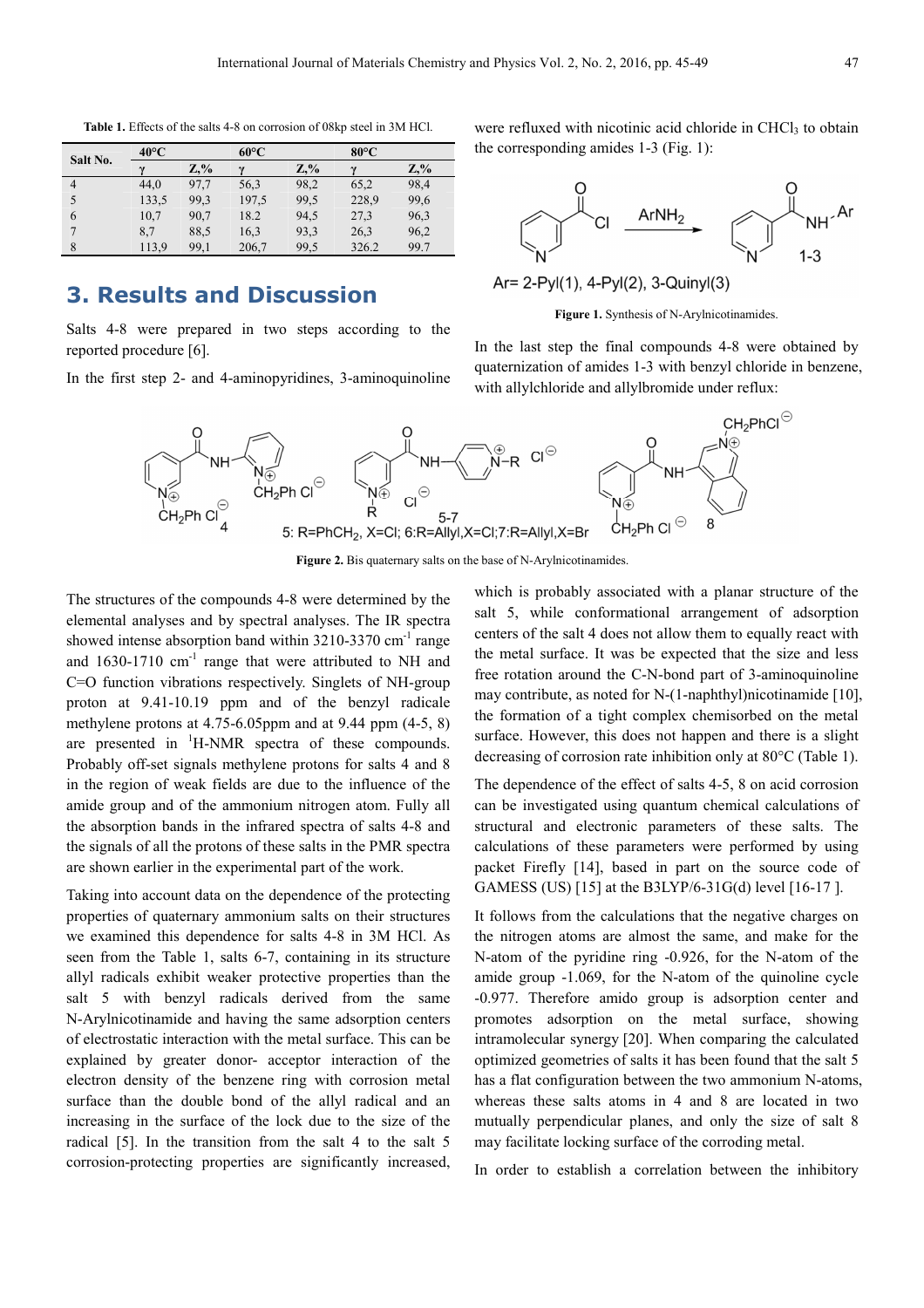properties of salts 4-5, 8 and electronic parameters we have calculated the energies of the frontier orbitals  $E_{HOMO}$ ,  $E_{LUMO}$ ,  $\Delta E = E_{HOMO} - E_{LUMO}$ , the ionization potential I = - $E_{HOMO}$ , the electron affinity  $A = -E_{LUMO}$ , global hardness (η) using known methods [11]. In Table 2 quantum chemical parameters related to the electronic structure of corresponding salts 4-5, 8 and inhibition coefficient  $\gamma$  are presented.

**Table 2.** Inhibition coefficient γ and quantum-chemical descriptors for molecules 4-5,8.

| Molecule | $\gamma$ at 80 $\rm ^{\circ}C$ | HOMO(eV) | LUMO(eV)                           | ΔE                                 |       | $\overline{1}$           |            |
|----------|--------------------------------|----------|------------------------------------|------------------------------------|-------|--------------------------|------------|
|          | $\sim$ $\sim$<br>0 <i>0.0</i>  | $-14.19$ | $-4.84$                            | 0.25<br>כנ.י                       | 14.19 | 4.84                     | 4.68       |
|          | 228.9                          | $-13.96$ | 177<br>$-4$<br>┱. ៸                | 1 <sub>Q</sub><br>$\overline{111}$ | 13.96 | $-7-$<br>4<br><b>T.I</b> | 4.60       |
|          | 326.2                          | $-14.33$ | $\rightarrow$<br>- 7<br>$\cup$ . 1 | 9.16                               | 14.33 | .<br>$\cup$ . 1          | 50<br>4.38 |

It is known that corrosion is slowed in the inhibition by heterocycles having a low value E <sub>LUMO</sub> and low value  $\Delta E=E_{LUMO}-E_{HOMO}$  [11]. Therefore, the lower the value of ELUMO is the more probable the molecule to accept electrons. In our study the salt 8 having low value of  $E_{LUMO}$ -5.17 could have better performance as corrosion inhibitor. This is in good agreement with the experiment where the salt 8 is more efficient than the salts 4-5.

Energy gap is an important parameter as a function of reactivity of the inhibitor molecule toward the adsorption on the metallic surface. As ∆E decreases, the reactivity of the molecule increases leading to increase in coefficient γ. A molecule with a low energy gap is more polarization and is generally associated with the high chemical activity. In our study, the trend for the ( $\Delta E$ ) values follows the order 4>5>8, which suggests that the salt 8 ( $\Delta E=9.16$ ) has the highest reactivity in comparison to the other salts and would therefore likely interact strongly with the metal surface. The results as indicated in Table 2 show that the salt 8 has lowest ∆E, this means that the molecule could have better performance as corrosion inhibitor.

Absolute hardness and softness are important properties to measure study, the molecular stability and reactivity. The inhibitor with the least value of global hardness is expected to have the highest inhibition efficiency [21]. In the present study, the salt 8 with low hardness value 4.58 compared with the other salts have a low energy gap and the highest inhibition activity as seen from the Table 2.

# **4. Conclusions**

In summary we have described the synthesis of N-Arylnicotinamides by acylation of 2- and 4-aminopyridines, 3-aminoquinoline with nicotinic acid chloride. N-Arylnicotinamides were converted in bis quaternary salts by quaternization with benzyl chloride, allyl chloride and allyl bromide. To estimate anticorrosion properties of these salts we have studied their influence on the corrosion of 08kp steel in 3M HCl at 40-80°C. Quantum chemical calculations using DFT have been applied to synthesized salts act as inhibitors for iron steel in acid media.

The structural parameters, such as  $E_{HOMO}$ ,  $E_{LUMO}$ ,  $\Delta E=$  $E_{LUMO}$ - $E_{HOMO}$ , the ionization potential I =  $-E_{HOMO}$ , the electron affinity  $A = -E_{LUMO}$ , global hardness (η) were calculated and correlated with experimental inhibition coefficient γ. Both experimental data and quantum theoretical calculations are in agreement.From the results and findings of the study, it can be concluded that salts 5 and 8 are good inhibitors for the corrosion of mild steel in HCl solution. The inhibitory potentials of the synthesized salts 4-5, 8 are due to the transfer of electron from the salts to Fe in mild steel. From experimental and theoretical data, the trend for the variation of the inhibition efficiencies of the salts is 8>5>4. We emphasized also that benzyl radicals, the two ammonium N-centeres and amido group are the possible active adsorption sites. Therefore, the use of quantum chemical parameters is appropriate in modeling the inhibitory of the studied salts molecules.

### **References**

- [1] V. S. Sastri. Corrosion Inhibitors. Principles and Applications. Wiley, Chichester; New York, 1998.
- [2] Yu. I. Kuznetsov. Organic Inhibitors of Corrosion of Metals. New York: Plenum, 1996.
- [3] O. L. Riggs, Jr. Corrosion Inhibitors, NACA, Houston, Texas. 1973, Chap. 2, p. 7-27.
- [4] A. G. Gad Allah, H. M. Tamous.// J. Appl. Electrochem. 1990, 20, p. 488.
- [5] S. M. Reshetnikov. Inhibitory kislotnoi korrozii metallov (Inhibitors of Acid Corrosion of Metals), Leningrad: Khimiya, 1986.
- [6] US Patent 7951754B2. L. Twain, G.R. Meyer, D. Horsup. Publ. 31.5.2011.
- [7] S. A. Ali, AMZEL-Sharif // Corr. Eng., Sci. and Technology. 2012, V.47(4), p. 266-271.
- [8] M. Saeed, S.A. Ali // Anti-Corr. Methods and Materials. 2003, V.30(6), p. 436-441.
- [9] W. Huilang, Z. Fiashen, L. Finy // ibid. 2002. V. 49(2), p. 127-132.
- [10] D. A. Pisanenko, Yu. E. Klimko, K.V. Likhnitzkii // Russ. J. Appl. Chem. 2011, V. 84(8), p. 1445-1447.